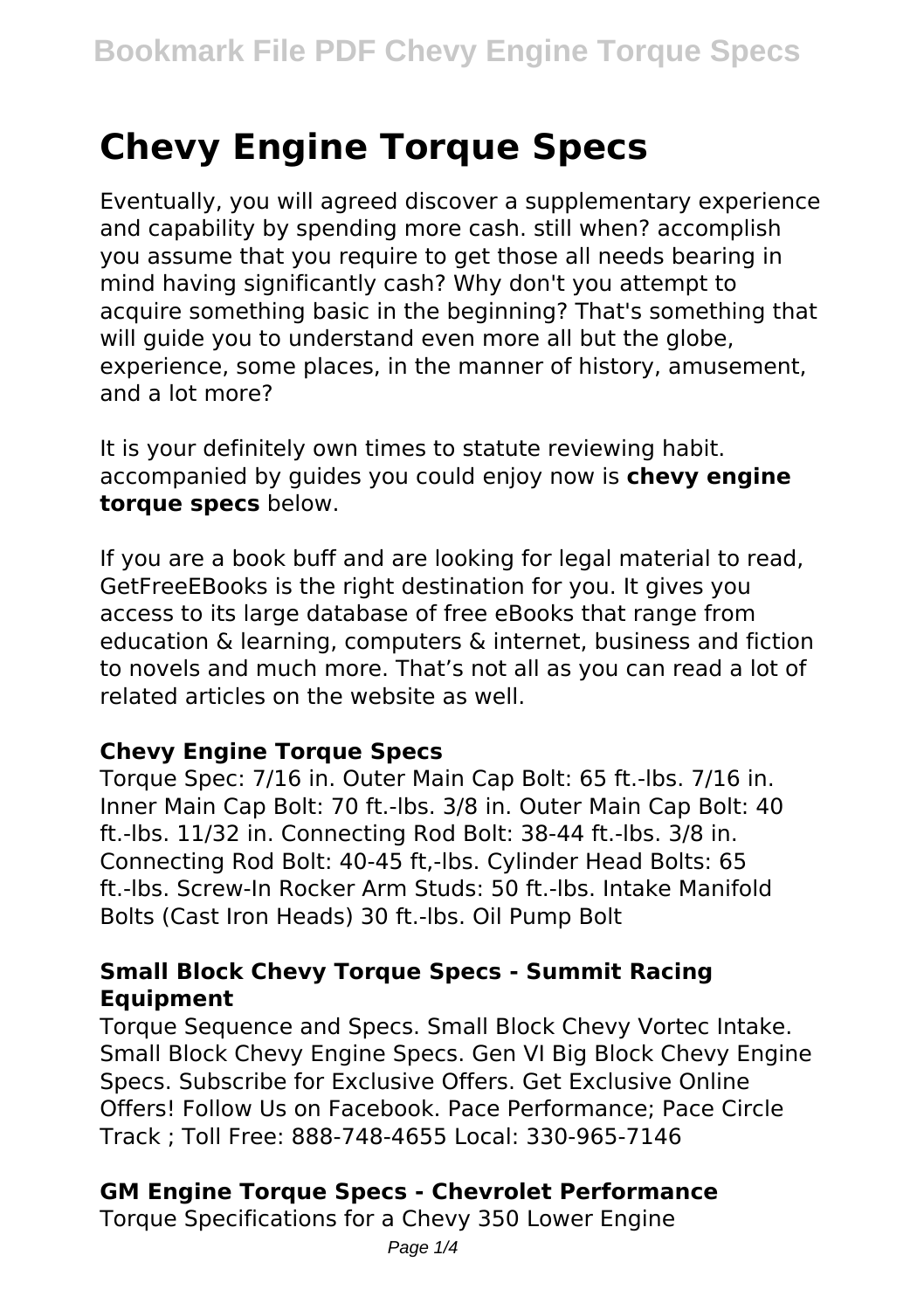Components. The piston caps have two bolts per piston that require specific torque. You will also need to... Low-End Torque Specs. Main-cap torque specification on the typical Chevrolet 350 two-bolt-main engine is 70 ft.-lbs. Top Engine Components. ...

# **Torque Specifications for a Chevy 350 | It Still Runs**

Torque Spec Database. Torque Specifications for GM 5.7L-350ci-V8. Bell Housing To Engine Block. 30. Ft-Lbs. 360. In-Lbs. 40.67.

## **Engine Torque Specifications - TorkSpec**

Bolt Torque Spec Chart for Chevy Big Block Chevy Fastener Type Torque Specs Main cap bolt, 396-427 2-bolt 95 ft.-lbs. Main cap bolt, 396-454 4-bolt (inner/outer) 110 ft.-lbs. 3/8 in. connecting rod bolt 50 ft.-lbs. 7/16 in. connecting rod bolt 67-73 ft.-lbs. Cylinder head bolts, long 75 ft.-lbs. Cylinder head bolts, short 65-68 ft.-lbs.

# **Bolt Torque Spec Chart for Chevy - Xcessive Engines**

These specs may not be correct for your application. Verify your engine specs with a service manual for your year and model. always torque bolts in three equal increments. Bolts or Parts. Lube or Sealer. Torque to: 7/16 Main Caps (2 bolt) Engine Oil. 70 ft-lbs.

# **Small Block Chevrolet V8 Engine Specs | Torque Specs ...**

GM Engine Torque Specs. Over 6,000 Automotive Torque Specs. Search Car Torque Specifications by Engine or Model. Torque Spec Database. Click on One of the Links Below. Engine Torque Specifications. GM 4.3L-262ci-V8 GM 4.3L-265ci-V8 GM 4.4L-267ci-V8 GM 4.6L-283ci-V8 GM 5.0L-302ci-V8 ...

#### **GM Engine Torque Specifications - TorkSpec - Knowledge for ...**

Torque to: Main Caps 396-427 (2 bolt) Engine Oil. 95 ft-lbs. Main Caps 396-454 (4 bolt) Inner and Outer bolts. Engine Oil. 110 ftlbs. 3/8 Connecting Rod Cap.

# **Big Block Chevy V8 - BBC - Engine Specifications**

Small Block Chevy V8 - SBC - Engine Specifications. The small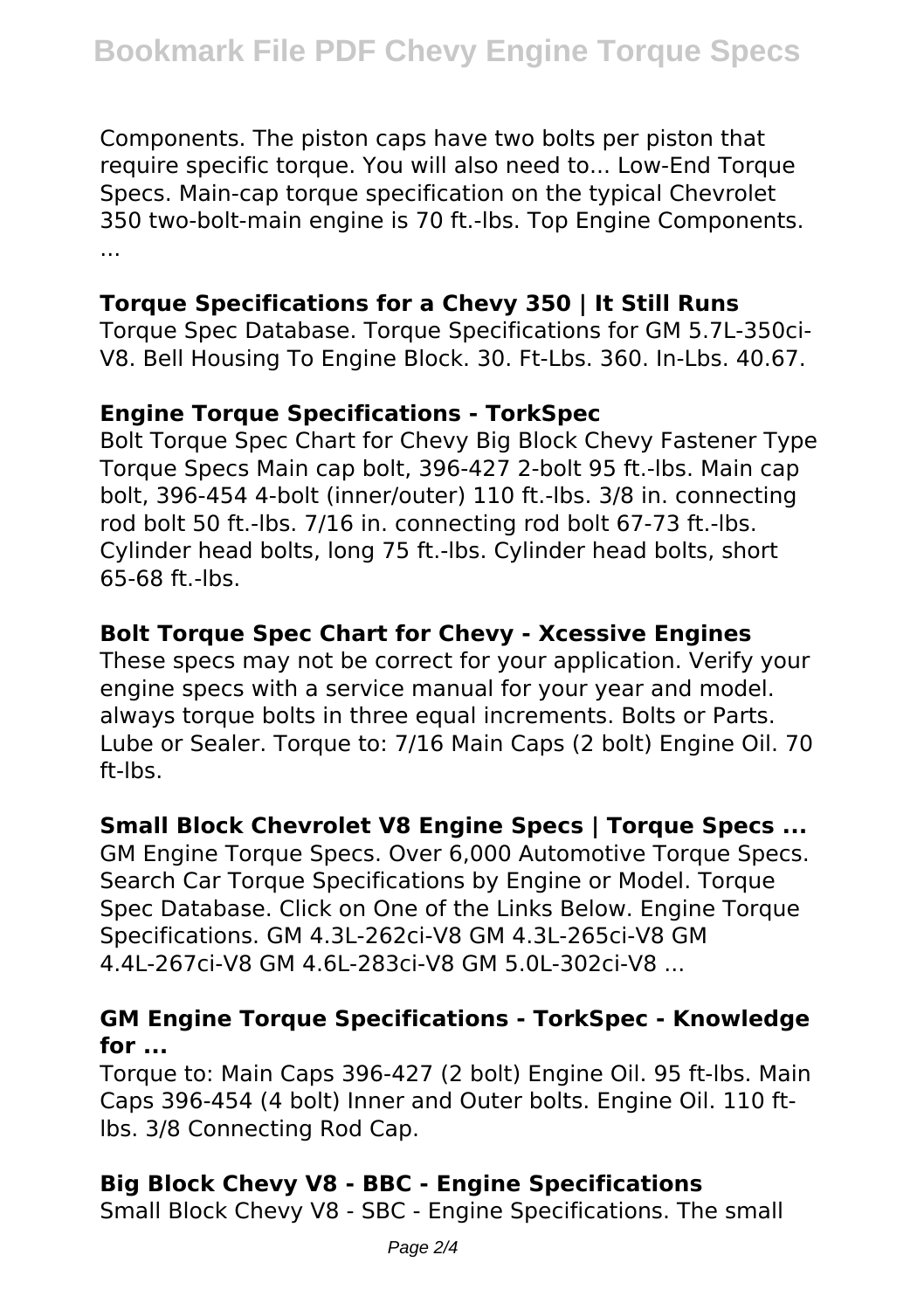block Chevy engine is the most common V8 engine out there to add performance upgrades to. Production for the typical small block started in 1957 and is still being used today. Due to the long production run, a few different versions and displacements were available.

### **Small Block Chevy V8 - SBC - Engine Specifications**

Current vehicle applications: Chevrolet Tahoe Hybrid, Chevrolet Silverado Hybrid, GMC Yukon Hybrid, GMC Sierra Hybrid, Cadillac Escalade Hybrid Power (hp/kW) @ RPM: 332 / 248 @ 5100 Torque (lb.-ft ...

## **General Motors Engine Guide, Specs, Info | GM Authority**

GM has continued to refer to its modern V-8 engine family as Gen III and Gen IV, but to the enthusiasts who quickly grasped the tremendous performance potential of the engines, every engine of the platform is nicknamed "LS." See how LS crate engines compare in horsepower, torque, and other technical specifications.

#### **LS Crate Engine Comparison | Performance - Chevrolet**

Chevy Big-Block V-8. Chevy Tall-Deck Big-Block V-8. Horsepower. 480 hp @ 6000 rpm. 469 hp @ 5500 rpm. 508 hp @ 5200 rpm. 621 hp @ 5400 rpm. Torque. 490 lb.-ft. @ 3800 rpm.

#### **Big-Block Crate Engine Comparison | Performance - Chevrolet**

Chevrolet's first design started in the early 1950s, and in 1955, the company released the 265 cubic inch, 162hp V-8. Soon after, Chevy released the 283 in 1957, followed by the very popular 327 in 1962. Then in 1967, Chevy had a big year with the release of the 302 and 350 engines.

# **SBC Firing Order and Torque Specs - Speedway Motors**

The L22 was a 250-cubic-inch (4.1 L) Inline-six engine produced from 1967 to 1979. The '78 Camaro had 105 hp (78 kW) and 190 lb⋅ft (258 N⋅m) of torque with the 250. The LD4 was a 250-cubicinch (4.1 L) I6 engine produced strictly in 1978.

# **Chevrolet straight-6 engine - Wikipedia**